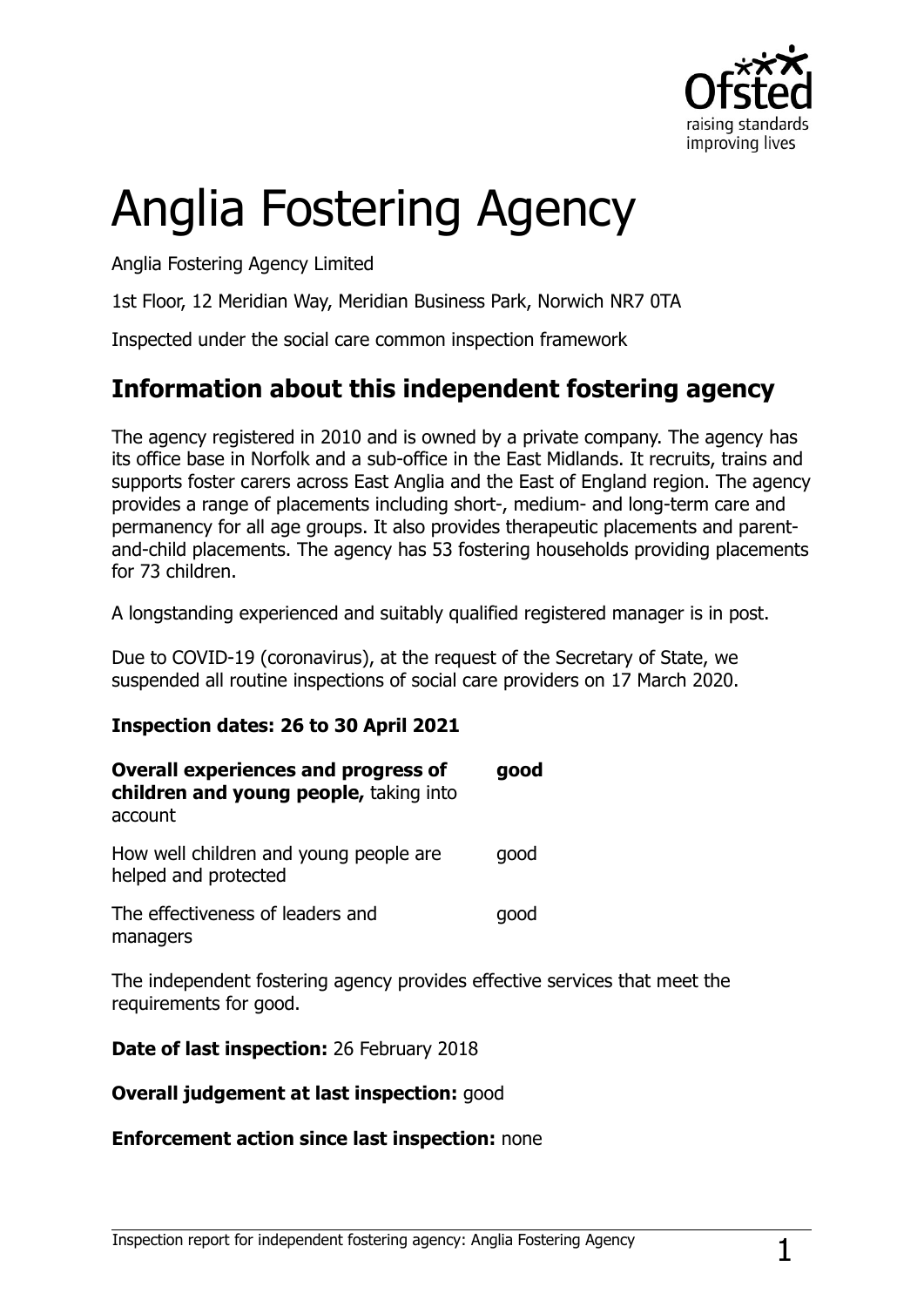

# **Inspection judgements**

#### **Overall experiences and progress of children and young people: good**

Children receive care from foster carers who are committed to helping them to achieve good outcomes. The agency has a family feel and provides children with a strong sense of community. Trusting relationships develop between staff, foster carers and the children. A particular strength of this agency is that carers receive guidance from a therapist who is employed by the agency. As a result, foster carers are highly resilient and have good insight into providing care for children in the context of their difficult histories.

Children make good progress. One child, who could not speak English when he came to live with his foster carers, is enrolled on a college course in welding. Another child, who was unable to read, has made significant progress with his literacy skills. A foster carer described a supervising social worker as going 'above and beyond' to secure educational provision for a child who had not been attending school. Some children go to university and make exceptional progress from their starting points. All children are encouraged to achieve their individual goals. Providing good-quality educational support to children helps them to reach their full potential.

Many of the children live with their foster carers long term. This helps children to develop a strong sense of belonging. One child who came to England from overseas and has no family in this country is fully included in all aspects of his foster family's life. This child said that he wants to stay with his foster carers forever. His carers are advocating on his behalf with a claim for asylum. Some children can continue living with their foster carers after they are 18 in staying-put arrangements. When children reach independence, they are encouraged to keep in touch with their foster carers and with the agency. Some foster carers continue to provide guidance and resources to children after they have moved on, just like a good parent would.

Consultation groups and activity days provide opportunities for children's views to be listened to and acted on. Children are encouraged to attend and contribute to their review meetings. Children know how to complain and can identify a trusted adult to talk to. A welcome box is given to children when they arrive at their foster home. This contains information about who to contact if they have any worries. Profiles, including photographs of foster carers, in a child-friendly format help child to prepare for and settle into their new homes. These measures help to reassure children about living with a new family.

Support groups provide carers with opportunities to learn from each other and to share their experiences. New carers are welcomed and given high levels of support both during and after the assessment process. Some carers have transferred into the agency with children already living with them. These carers feel well supported and have benefited from regular contact with the agency during the assessment process. Foster carers hold the support that they receive from the agency in high regard.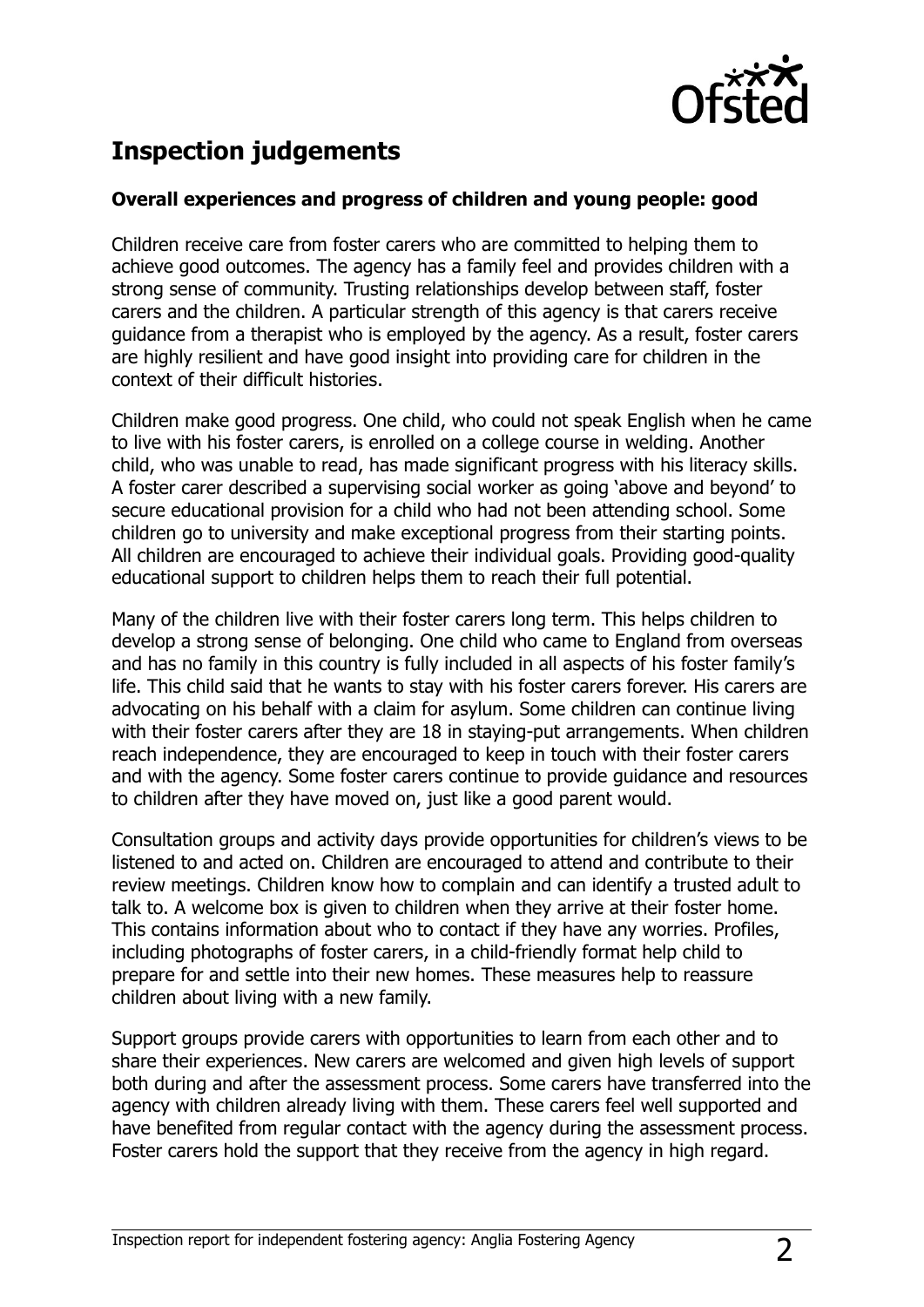

Good-quality support and supervision help carers to cope with the additional demands of family life and prevent unplanned endings.

Children are supported to keep in touch with their families. Foster carers give children photographic records of their childhoods. Children's plans for visiting those who are important to them are prioritised, even when children live a long way away from their families. Visiting family members helps children to continue to feel a sense of connection to people who are important to them.

Foster carers are provided with respite care when it is in the child's best interests. When placements are offered to new children, there is careful matching. However, when children move from one agency carer to another, decisions on matching are not documented. This means that it is not clear if all the children's needs, including those already living in the household, have been fully considered.

#### **How well children and young people are helped and protected: good**

Detailed risk assessments and safe care plans help foster carers understand the steps that they need to take to keep children safe. Detailed information is available to carers before a child moves in, and when risks change the plans are updated. Those children who are at risk are placed on an internal 'at risk register'. This enables children who are particularly vulnerable to be closely monitored by managers and for additional resources to be put in place quickly to address vulnerabilities.

Children are protected from bullying and discrimination. Foster carers are provided with up-to-date information on dangers in the community. For example, email updates are sent to foster carers when new online trends that may pose a risk to children are identified. Adapting information and advice to carers as new risks emerge means that adults can take quick and effective action to minimise harm.

Children rarely go missing. This is because children feel safe in their foster homes and build strong and trusting relationships with their foster carers. A clear policy gives carers and staff instructions on what to do if a child goes missing from their foster home. There is an effective out-of-hours service. Foster carers are confident that there is always someone available to talk to from the agency both night and day.

Children are seen alone by supervising social workers. During the COVID-19 pandemic, unannounced visits were undertaken remotely. Video tours of accommodation provided reassurance that children were being cared for safely and that their living conditions are suitable. When the pandemic restrictions eased, staff returned to visiting foster families in their homes. Adapting practice and using remote technology provided assurance that children were being cared for safely when restrictions prevented visits to fostering households.

Children are given information on topics such as bullying, internet safety and county lines. Carers receive specific training in these areas. When group training is not possible, carers receive one-to-one training. Some foster carers with a professional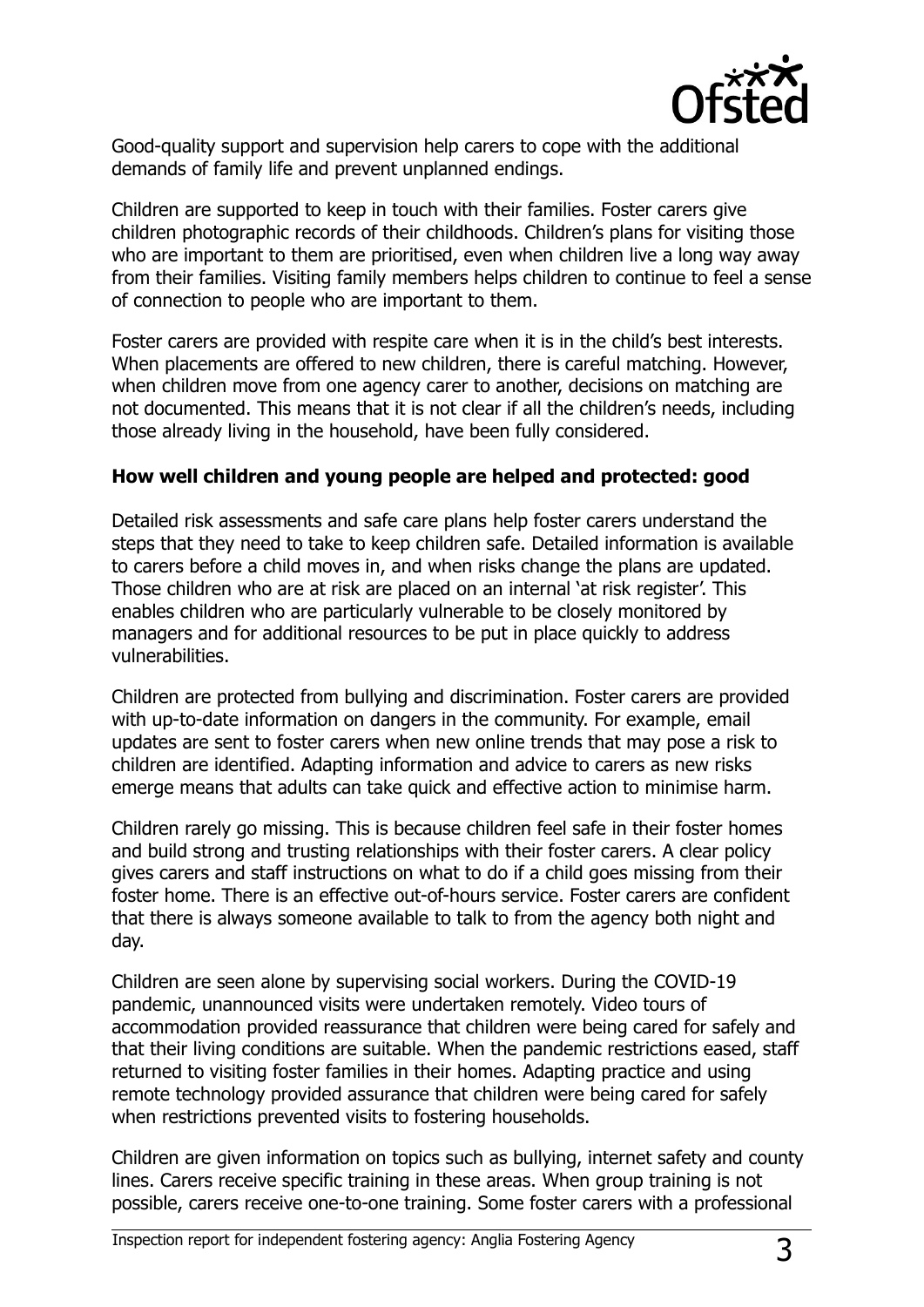

background in health, education and youth offending use their knowledge to safeguard children. For example, a foster carer who has a background in working with people who present with sexually harmful behaviours used her experience to manage these complex risks. When carers have relevant experience and training, they have the information that they need to respond to risks well.

Children who are exploring their individual identity are provided with sensitive responses from foster carers and opportunities to talk openly about their feelings and fears. Foster carers understand how to support children with identity issues sensitively and this helps to protect children's emotional well-being.

Managing behaviour in the context of children's previous trauma is central to the ethos of the agency. Restraint is discouraged. A therapist guides carers on successful behaviour management and de-escalation strategies. Carers put the skills that they learn in training into practice. Children have clear and consistent boundaries that contribute to a feeling of security.

Regular information sharing between professionals helps to keep children safe. Investigations into suspicions of harm are shared with the appropriate agencies in accordance with statutory guidance. Support is given to foster carers who are under investigation. Sometimes, the agency employs independent investigators to look into allegations of harm. On one occasion, some concerns about a foster carer were not presented to panel. Failure to provide full information in annual review reports prevents the fostering panel from making decisions about foster carers' continued suitability for approval.

Children have access to local health services when they need them. However, at the time of the inspection, arrangements for the safe storage of prescribed medication in a parent-and-child placement were not agreed with the foster carers, nor were they being monitored by the agency. The agency took immediate steps to rectify this shortfall during the inspection and has put in place measures to give foster carers clear guidance around medication storage.

#### **The effectiveness of leaders and managers: good**

Managers have ambitious vision for and high expectations of the quality of care that they provide to children. The longstanding registered manager is committed to the organisation. Staff and foster carers are positively engaged and compliment the commitment of the management team to providing good-quality care to children. The agency is adequately staffed by an experienced team. Caseloads are manageable, which enables supervising social workers the time that they need to meet the needs of foster carers and children.

Systems are in place for tracking children's progress. Managers understand areas in which children may need additional resources to support their development. These resources and enhanced services are provided to children when required.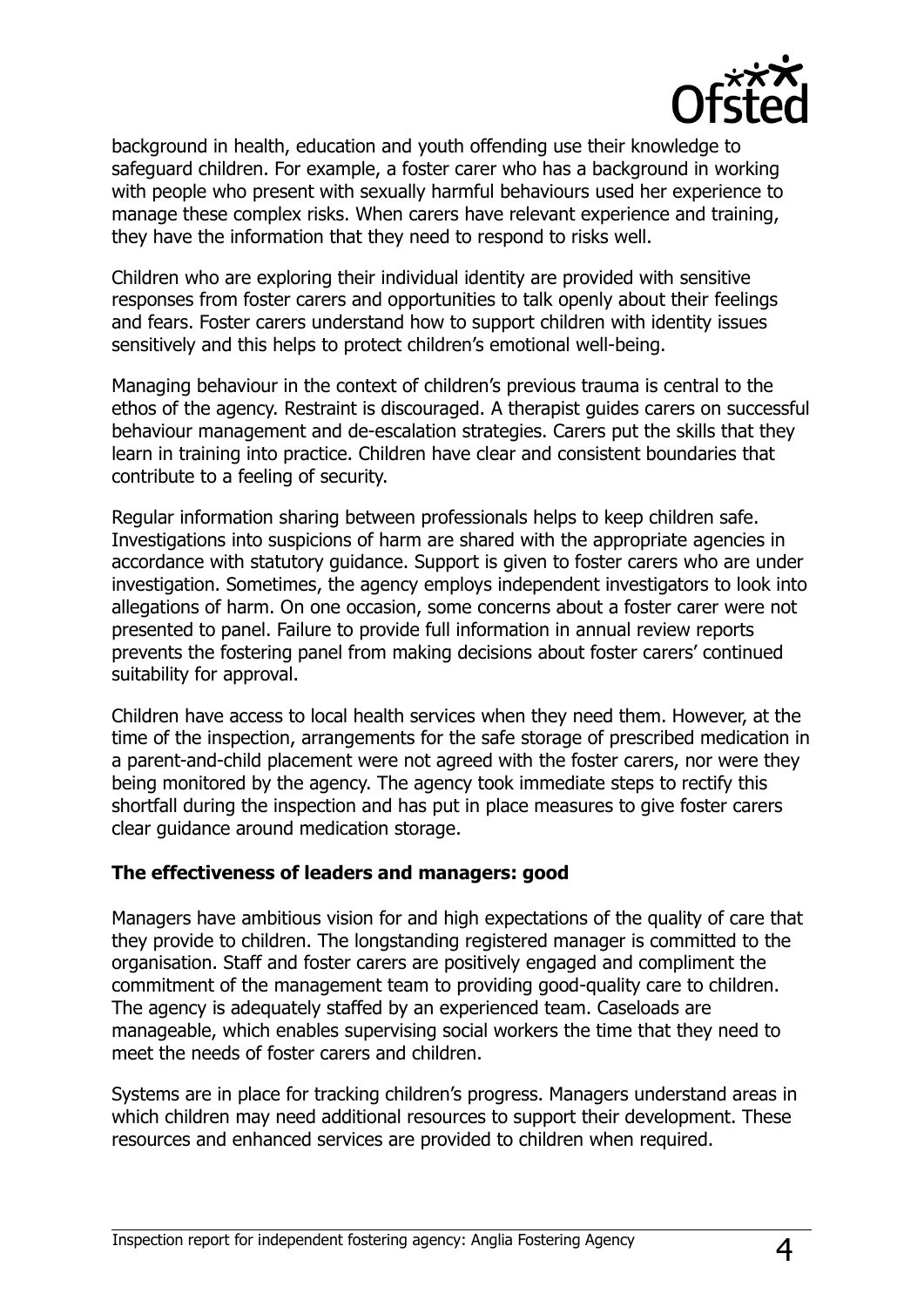

Staff say that they feel valued and that their work is recognised. Regular supervision and appraisals mean that there are opportunities to review and reflect on practice.

When weaknesses are identified, effective action is taken. For example, lessons learned following an investigation were reflected on by managers and findings from the investigation were shared with the team. Learning from serious case reviews is discussed in team meetings to develop practice.

Commissioners are positive about the quality of care provided. When other agencies are not effective, managers escalate issues appropriately to ensure that children's needs are met. Good-quality professional relationships with placing authorities mean that children's plans are regularly reviewed and decisions are made in children's best interests.

Equality and diversity is promoted. Panel members are recruited with a range of relevant experience, including a care-experienced adult. The panel chair is experienced and a new agency decision-maker has been appointed. This allows for effective external scrutiny of agency decisions.

Systems are in place for management oversight of placement moves. However, on one occasion, a written agreement to an exemption was not obtained from the local authority decision-maker before moving two children into a household where two children were living. The move took the carers over the maximum number of children.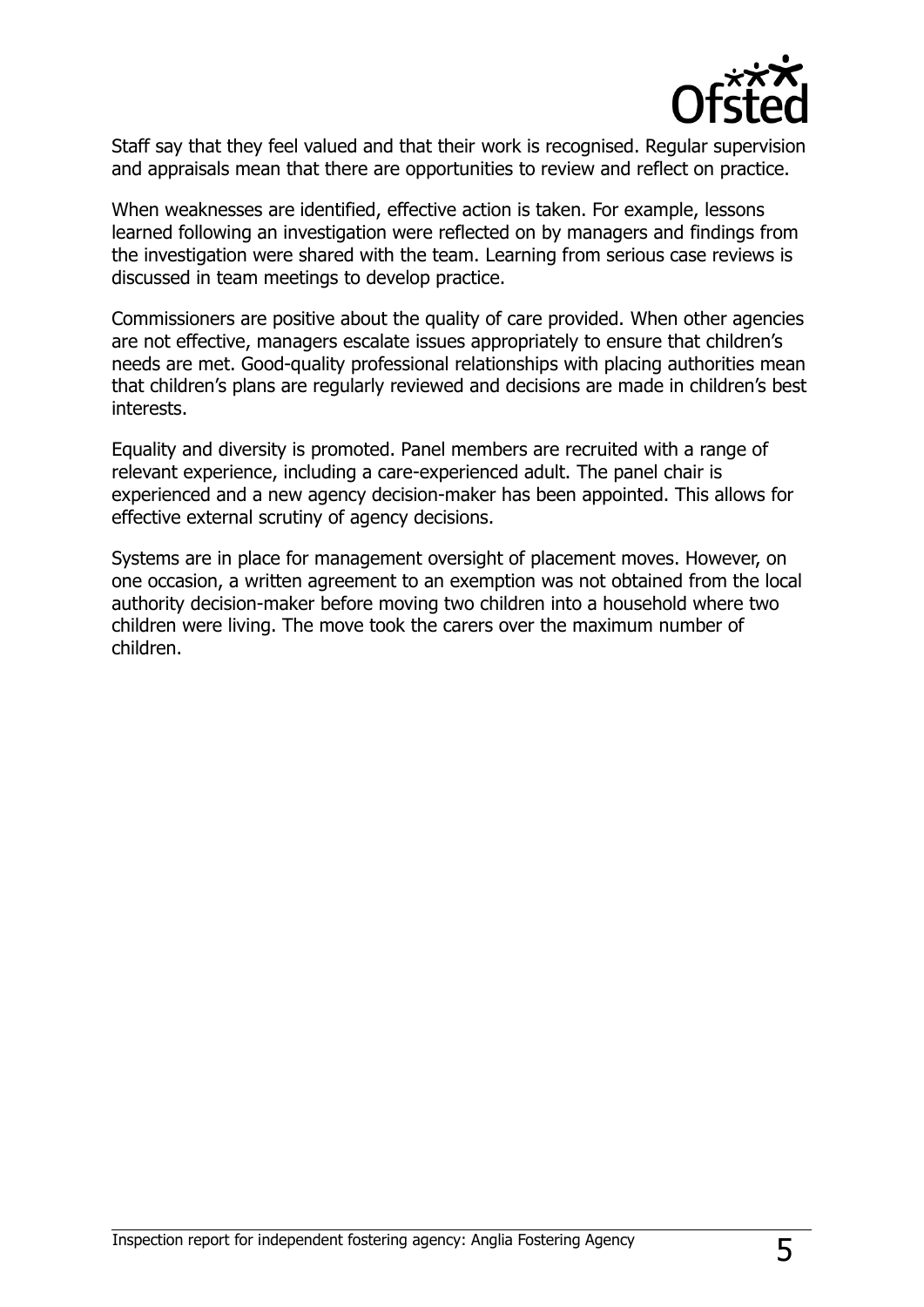

## **What does the independent fostering agency need to do to improve?**

## **Statutory requirements**

This section sets out the actions that the registered person(s) must take to meet the Care Standards Act 2000, Fostering Services (England) Regulations 2011 and the national minimum standards. The registered person(s) must comply within the given timescales.

| <b>Requirement</b>                                                                                                                                                      | Due date    |
|-------------------------------------------------------------------------------------------------------------------------------------------------------------------------|-------------|
| A person may exceed the usual fostering limit if he is<br>exempted from it by the local authority within whose area he<br>lives. (Children Act 1989 Schedule 7 (4) (1)) | 2 June 2021 |
| This specifically relates to the placement of more than three<br>children with a foster carer when those children are not<br>related.                                   |             |

### **Recommendations**

- The registered person should ensure that panel reviews of foster carers' approval are sufficiently thorough to allow the fostering service to properly satisfy itself about their carers' ongoing suitability to foster. This particularly relates to ensuring that panel receives full information in annual review reports following allegations against foster carers. ('Fostering Services: National Minimum Standards' 13.8)
- The registered person should ensure that the fostering service only suggests foster carers to local authorities as a potential match for a child if the foster carer can reasonably be expected to meet the child's assessed needs and the impact of the placement on existing household members has been considered. This particularly relates to situations when children are moved between foster carers who foster for this agency. ('Fostering Services: National Minimum Standards' 15.1)

# **Information about this inspection**

Inspectors have looked closely at the experiences and progress of children and young people using the 'Social care common inspection framework'. This inspection was carried out under the Care Standards Act 2000 to assess the effectiveness of the service, how it meets the core functions of the service as set out in legislation, and to consider how well it complies with the Fostering Services (England) Regulations 2011 and the national minimum standards.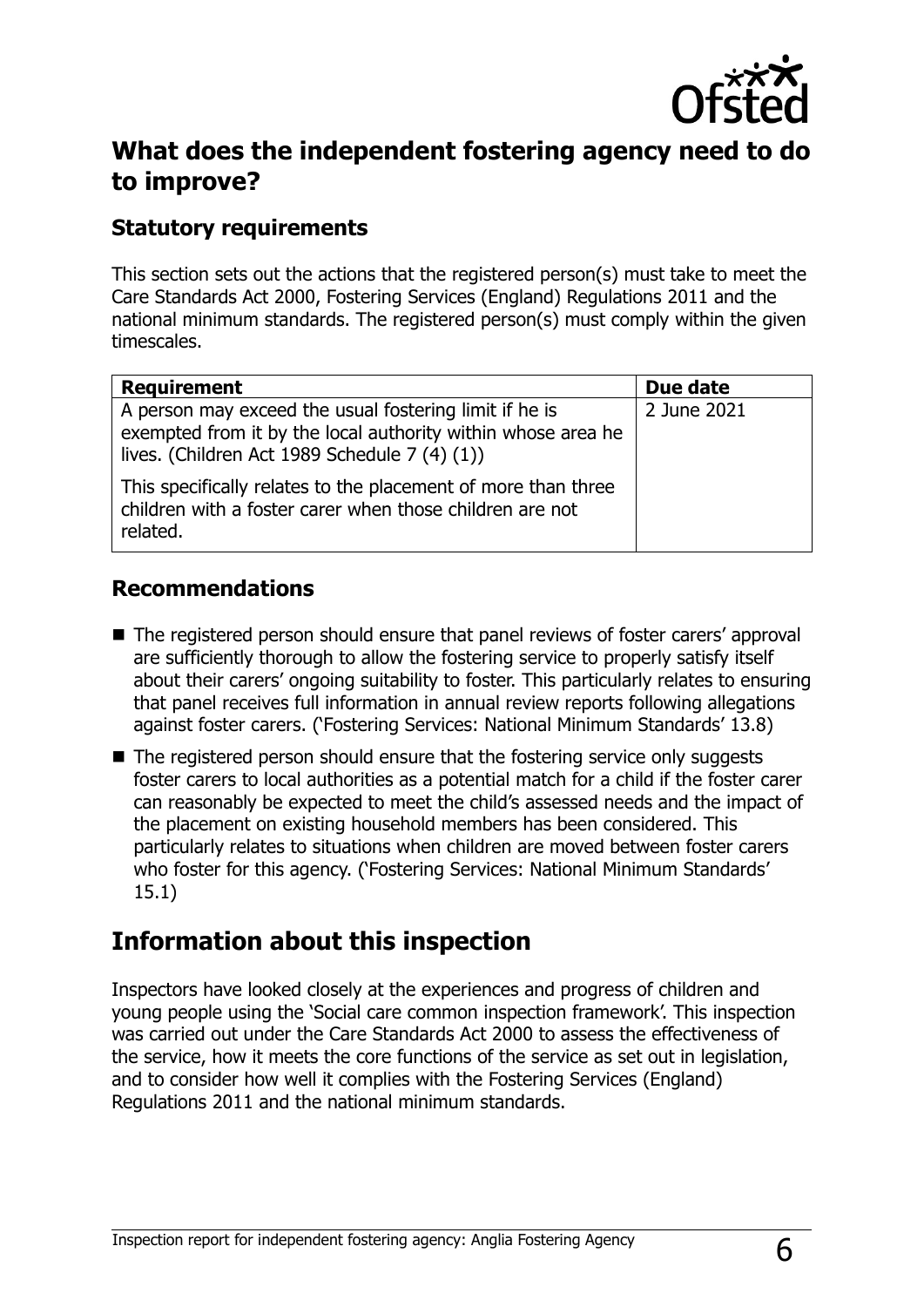

## **Independent fostering agency details**

**Unique reference number:** SC406969

**Registered provider:** Anglia Fostering Agency Limited

**Registered provider address:** 1st Floor, 12 Meridian Way, Meridian Business Park, Norwich NR7 0TA

**Responsible individual:** Nigel Pickering

**Registered manager:** Antonia Adriano

**Telephone number:** 01603 559255

**Email address:** nigelp@afafostering.com

# **Inspector**

Angela Weston, Social Care Inspector